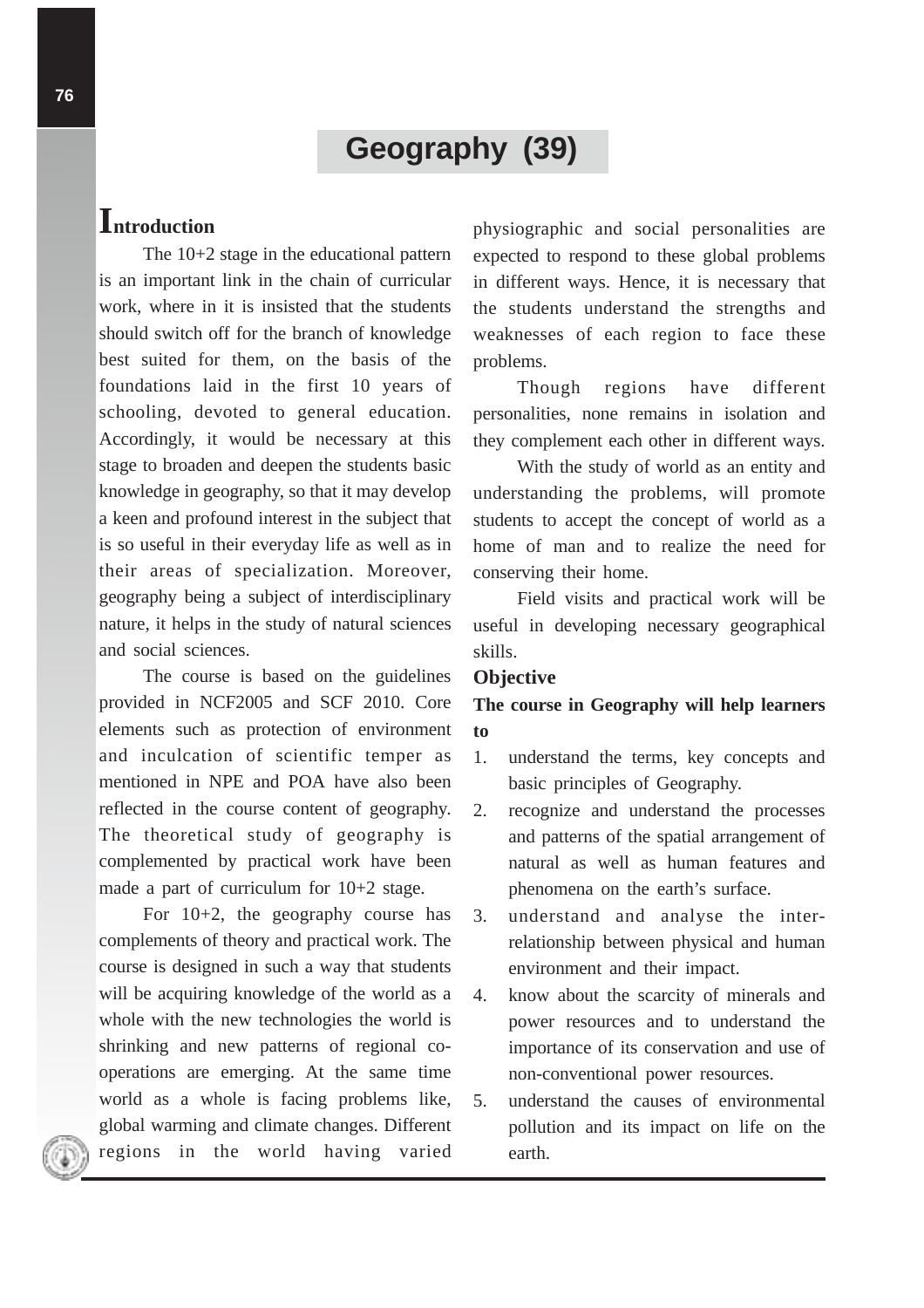- 6. apply geographical knowledge and method of enquiry to new situations or problems at different levels : local, regional, national and global.
- 7. understand major types of human activities as influenced by geographical factors.
	- 1. develop geographical skills relating to collection, processing and analysis of data or information including grapics and use of computers wherever possible and preparation of a report.
	- 2. understand the effects of natural hazards and prepare them to help the affected persons.

# **Std. XI**

#### **World Geography – Physical**

#### **Unit 1: Physiography**

- 1.1 Mountains
- 1.2 Plateaus
- 1.3 Plains

# **Unit 2: Movements of the earth**

- 2.1 Rocks
- 2.2 Earthquakes
- 2.2 Volcanoes

## **Unit 3: Climate**

- 3.1 Temperature
- 3.2 Pressure
- 3.3 Precipitation

## **Unit 4: Drainage System & Water resources**

- 4.1 Main rivers
- 4.2 Lakes
- 4.3 Availability of water
- 4.4 Usage
- 4.5 Water scarcity

#### **Unit 5: Oceans & Marine eco system**

5.1 Structure of ocean floor

- 5.2 Archipelago group of Island
- 5.3 Marine eco system
- 5.4 Ocean resources

#### **Unit 6: Natural Vegetation**

- 6.1 Distribution
- 6.2 Importance of forests
- 6.3 Deforestation

#### **Unit 7: Biomes and Biodiversity**

- 7.1 Types of Biomes
- 7.2 Biodiversity

#### **Unit 8 : Disaster**

- 8.1 Natural disaster
- 8.2 Manmade disaster

#### **Practicals**

- **Unit 1: Projection**
	- 1.1 Types of projection
- **Unit 2: Methods of representing relief features & Slopes on a map**
- **Unit 3: Topographical Map**
	- 3.1 Map reading ( 1:50,000)
- **Unit 4 : Remote Sensing** Aerial Photographs
- **Unit 5: Weather Charts**
	- 5.1 Reading
	- 5.2 Weather instruments
- **Unit 6: Field study**

## Std. XII

## **Geography of World – Human**

#### **Unit 1 : Population**

- 1.1 Growth, density, distribution
- 1.2 Sex ratio Literacy
- 1.3 Race, religion and Language

#### **Unit 2 : Migration**

- 2.1 Migration
- **Unit 3 : Agriculture**
	- 3.1 Types of agriculture
	- 3.2 Crop distribution